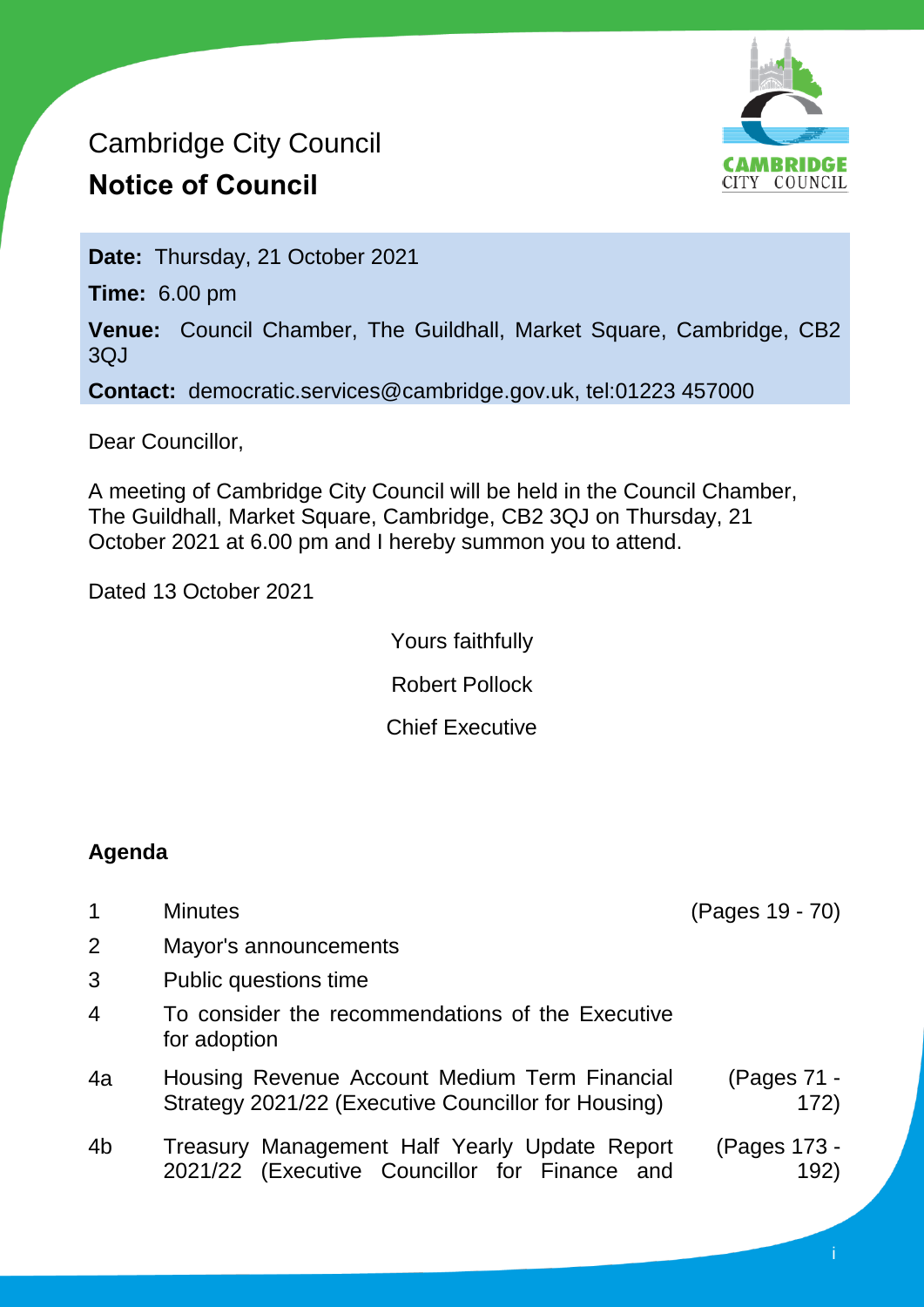Resources)

- 4c General Fund Medium Term Financial Strategy (MTFS) October 2021 (Executive Councillor for Finance and Resources) (Pages 193 - 278)
- 4d Council Appointments to the Conservators of the River Cam (Executive Councillor Open Spaces, Sustainable Food and Community Wellbeing) (Pages 279 - 280)
- 5 To deal with oral questions
- 6 To consider the following notices of motion, notice of which has been given by:
- 6a Councillor Porrer: Single use plastic-free events at the City Council

Council notes:

The acceptance in May 2018 at council of a Plastics motion, which asked that caterers for City commissioned events approach these in as sustainable way as possible;

That this motion did not commit the Council to removal of single use plastics by a specific date;

The increasing urgency of the climate emergency, and the documented and evidenced detrimental effects of single use plastics on our oceans, waterways and beaches;

That the government consultation on the introduction of a ban on single use plastics is unlikely to be become law until at least 2023;

That events put on by the city council, and those on City Council land, are not yet required to be single use plastic-free, or to provide clearly marked on site recycling facilities, or to offer incentives for members of the public to bring their own cups and glasses (as is common in most cafes now).

Council requests the Executive Councillor commits to:

Introducing new standard contractual terms to ensure that organisers for any future events sponsored or supported by the City Council, or taking place on City Council land, must now:

-Cease the use of any single use plastic on site and provide evidence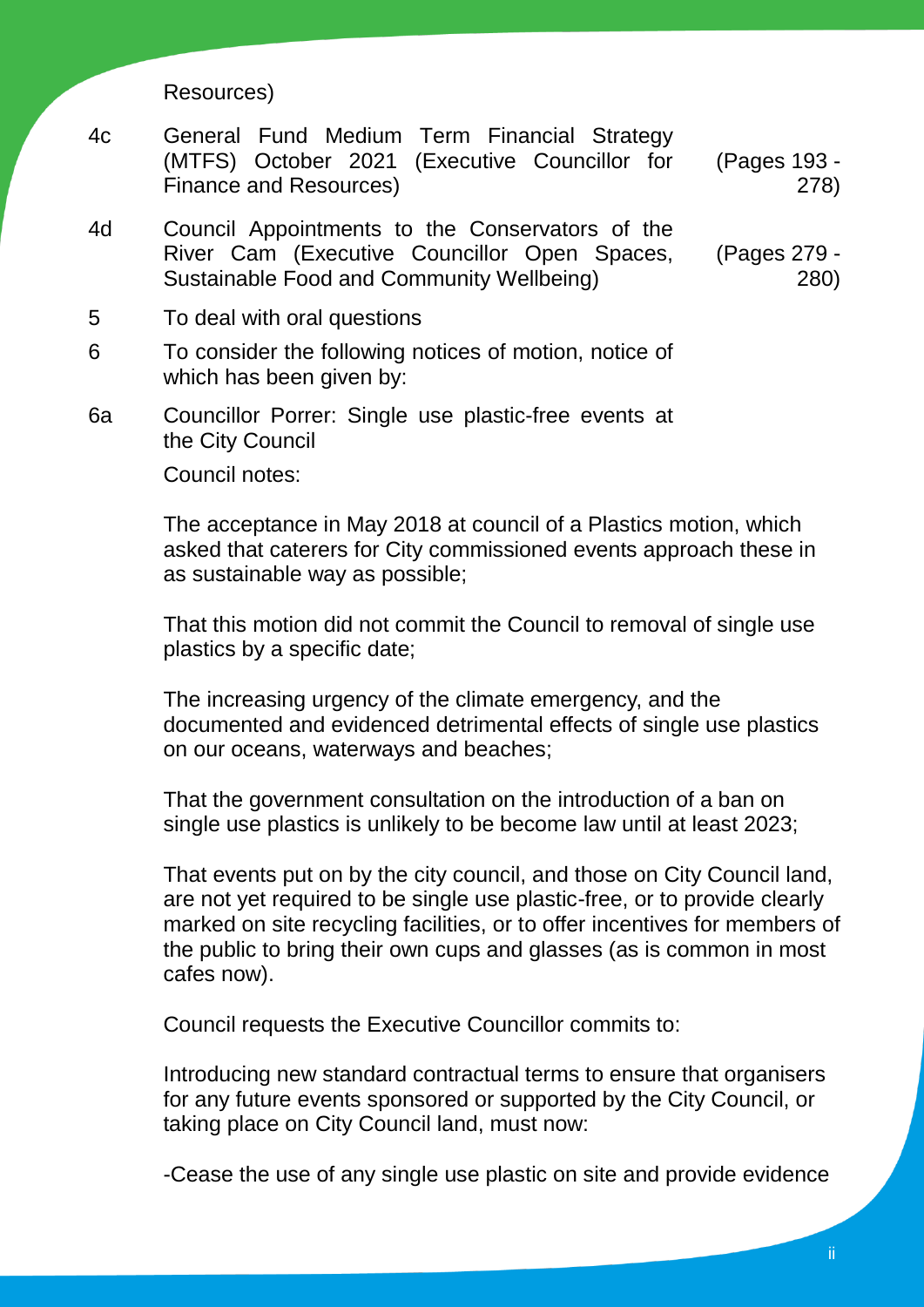of this when planning or applying for the event, as well as displaying signage at events to inform the public of this;

-Encourage the use of compostable materials and if used, ensure that separate recycling is provided for these with clear signage;

-Ensure that any events using litter pickers and collections either separate rubbish on site using clearly marked bins, or have arrangements in place that can be provided as part of the application for the event to ensure that this is done off site;

-Install appropriate signage at the event to ensure that members of the public are aware of the different bins and to assist them in putting the correct rubbish in the right bins;

-Ensure that all stalls at least encourage but preferably incentivise the use of recyclable cups for beverages and other cutlery and crockery, for example by advertising discounts for these, as is already very common in cafes across the city;

Council also requests the Executive Councillor commits to:

Promoting the urgent need to remove single use plastic from all day to day use in businesses and events around the city.

6b Councillor Dalzell: Waste Electronic & Electrical Equipment Recycling For Everyone

Cambridge City Council notes:

- Waste electrical and electronic equipment (WEEE) is the fastest growing waste stream on the planet.
- WEEE contains a high volume of critical raw materials (CRMs), which are vital components of many 'green' technologies.
- Research in 2019 showing that:
	- o 51% of UK households had at least one unused electronic device;
	- $\circ$  45% had up to 5 unused devices;
	- o 82% of these households had no plans to recycle or sell their devices.
- The City Council currently operates four recycling banks for small electricals, all of which are in Trumpington ward.

iii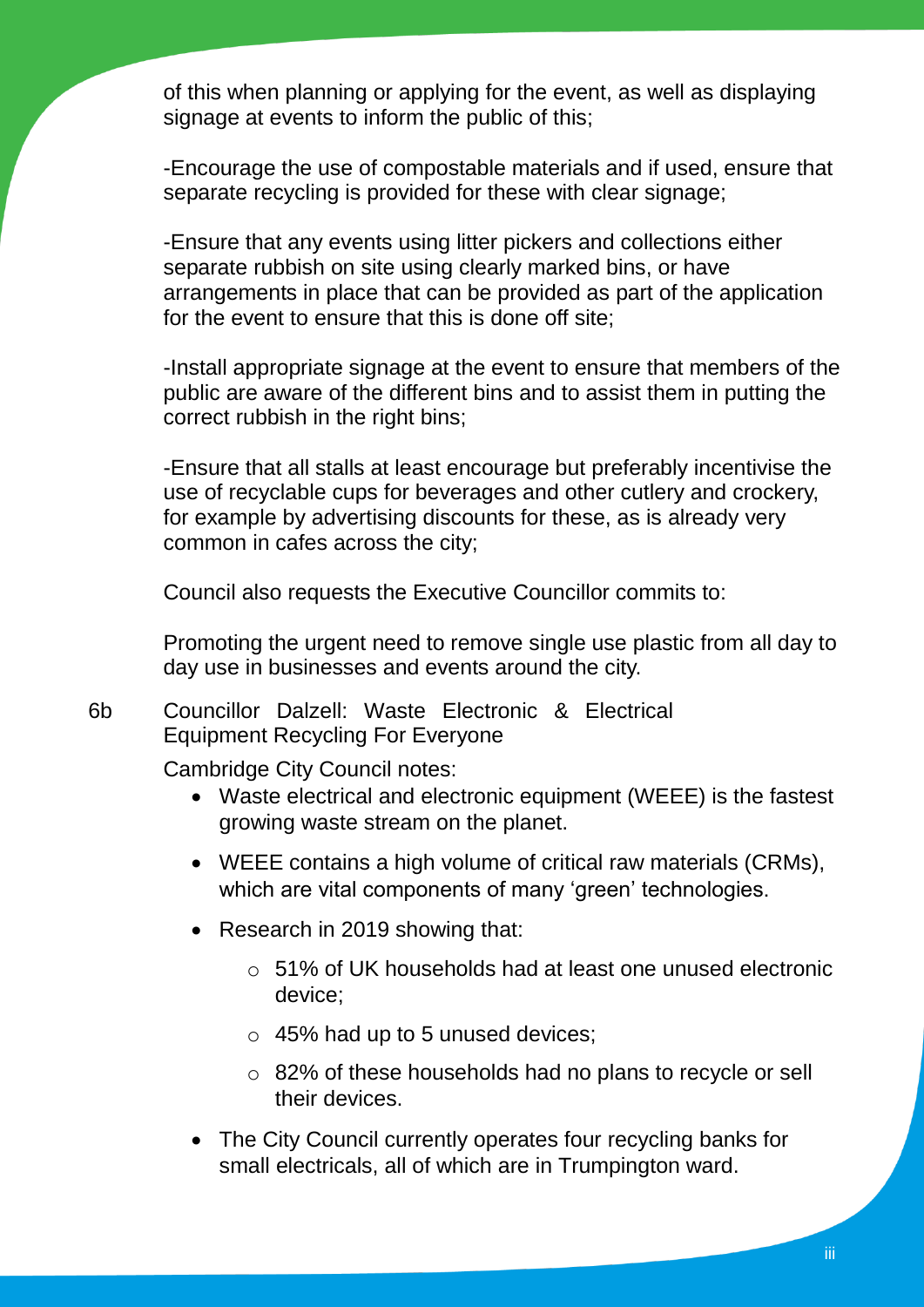Cambridge City Council believes:

- The climate crisis requires that we establish a circular economy and ensure the efficient use of CRMs.
- That all households in Cambridge should be able to easily recycle electronic devices.

Therefore, Cambridge City Council requests that the Executive Councillor:

- Establishes at least one small electrical recycling bank in every ward in the city by April 2022.
- Promotes WEEE recycling in the next appropriate Cambridge Matters and on the City Council website.
- Ensures that the emerging Household Waste and Recycling Policy includes ambitious targets to maximise recycling of CRMs.

6c Councillor Hauk: Tackling Anti-Social Driving Council notes:

- The number of complaints made by residents about the disturbance and danger caused to neighbourhoods by loud and speeding vehicles using the roads as race tracks.
- That residential areas in Cambridge suffer heavily from the noise caused by some modified cars, motorbikes and scooters.
- That some drivers of all types of motorized vehicles frequently break the speed limit and drive unsafely through residential areas.
- That anti-social driving has a negative impact on the environment, personal safety and people's wellbeing, and discourages active travel.
- That noise detection cameras have recently been installed in central London to detect engines revving at over 80 decibels and use video footage to record the offenders.

Council calls on the Executive Councillor for Open Spaces, Sustainable Food and Community Wellbeing:

 To bring together representatives of the Highways Authority and Police to develop a joint strategy to combat anti-social driving.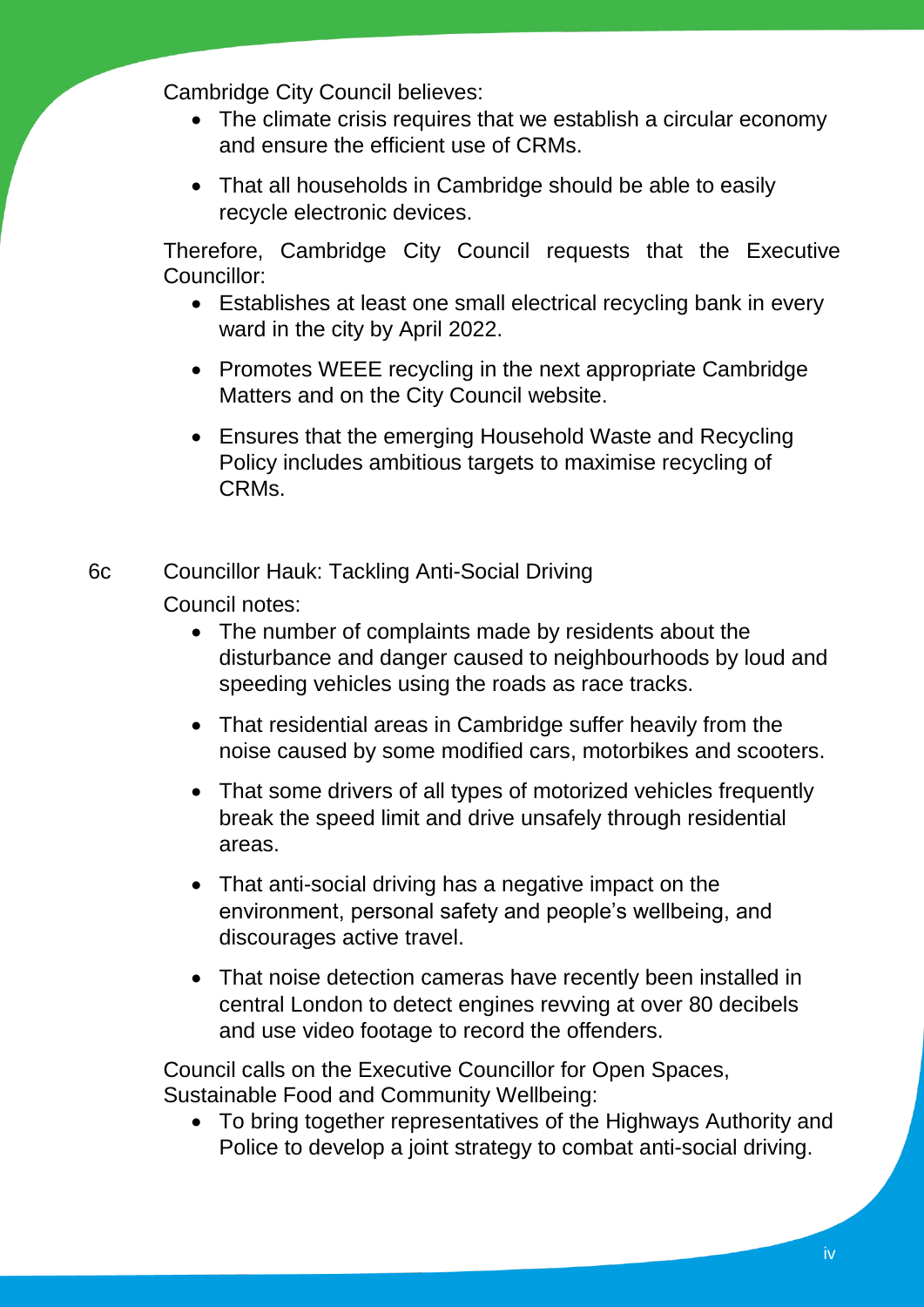- To investigate the noise detection cameras being used in London, with a view to using a similar approach in Cambridge.
- 6d Councillor Bennett: Carbon taxes and Joint Local and National Climate Emergency Fund

This Council declares calls upon Rishi Sunak MP to review the IFS Report "Carbon taxes and the road to net zero " and to enact legislation to ensure that all green taxes (including relevant VAT) are ringfenced and allocated to a new joint Local and National Climate Emergency Fund which would be utilised to support councils in implementing the National Retrofit Strategy

6e Councillor Bennett: Fuel Poverty and Climate **Change** 

> This council calls upon Michael Gove MP to work to end fuel poverty, create new jobs and achieve the UK's emission targets by adopting the National retrofit strategy set out in the Construction Leadership Council consultative document and in particular to fund the retrofitting of all council homes and housing association homes by 2025.

# **Background notes on the motions**

- 1 Councillors will be well aware that the UK is legally committed to achieving net zero emissions by 2050 and of our own council's ambitions of achieving that goal by 2030.
- 2 The Institute for Fiscal Studies ("IFS") have published two reports in October 2021 that address how this plan might be funded.
- 3 IFS reports that most UK councils will require substantial additional funding to meet current service levels and statutory obligations. <https://ifs.org.uk/publications/15673>
- 4 This shows that councils have only the most limited scope to fund this work.
- 5 This is borne out by Cambridge's own forecasts and accounts.
- 6 Although the UK does not have a named carbon tax as such, it has had a variety of taxes that have a similar rule for 30 years. The positive impact of these taxes on business and consumer behaviour is well documented and is considered to be one of the principal drivers for the 38% reduction in UK greenhouse emissions between 1990 and 2018.
- 7 The Office of Budget Responsibility ("OBR") reports that the tax yield from emissions taxes exceeds new government expenditure on reducing emissions and has actually fallen as a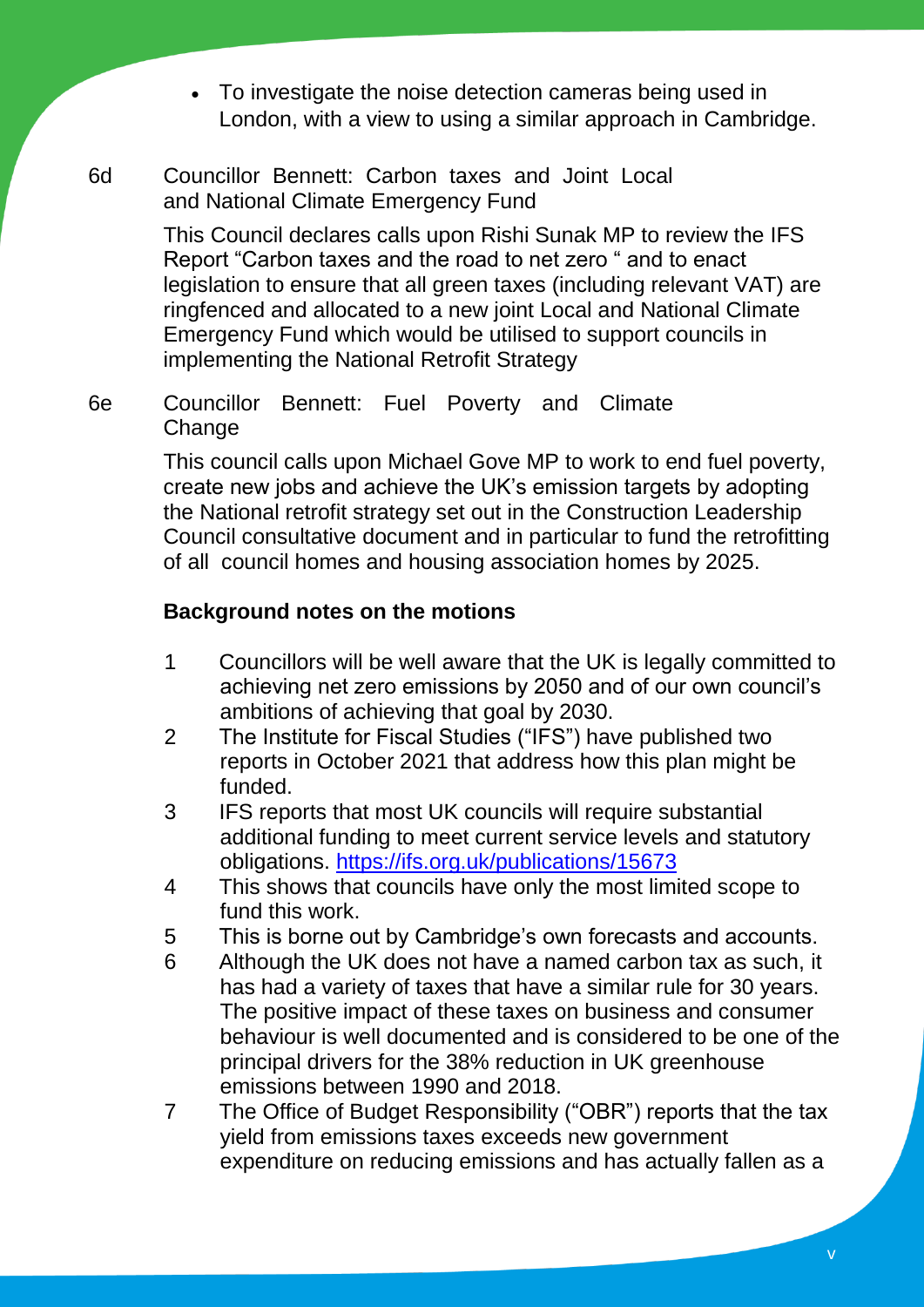percentage of the total tax yield.

- 8 There is currently no rule of law that requires "green" taxes to be used for "green" purposes such as the establishment of a National Climate Change Fund.
- 9 IFS have reviewed the UK's complex green tax system and have published an advance report timed to coincide with COP 26.
- 10 The report calls for review and reform as well as international co-operation on aviation and business taxes.
- 11 It also states that the 5% VAT rate on domestic gas is effectively a subsidy on emissions and a disincentive to energy efficiency improvements.
- 12 One in 7 UK households lives in acute fuel poverty (BEIS statistics 2019) and fuel bill fears affect a much broader demographic.
- 13 While BEIS statistics note the value of insulation incentives in reducing fuel poverty, Green Deal and Green Homes grants were withdrawn in March 2021.
- 14 Cold homes are responsible for 11,500 of excess deaths every year and treatment for related conditions costs the NHS c £2 billion a year (ONS, CLC).
- 15 The Construction Leadership Council's report "Greening our Existing Homes" states that homes use 35% of all UK energy and account for 20% of CO2 emissions. It sets out a detailed National Retrofit Strategy without which the UK emission targets cannot be achieved.
- 16 Emissions taxation policy, fuel poverty and retrofitting existing homes remain inextricably linked. It is for this reason that we have chosen to put two linked motions before the council today.

*Further reading [https://ifs.org.uk/publications/15653,](https://ifs.org.uk/publications/15653) https://www.constructionleadershipcouncil.co.uk/workstream/net-zerocarbon-workstream/*

6f Councillor Lee: Removal of Universal Credit boost

Council notes:

- That in March 2020, the government increased Universal Credit and Working Tax Credit by £20 a week to support families through the economic challenges presented by the Covid-19 pandemic.
- That this scheme officially ended on 6th October 2021.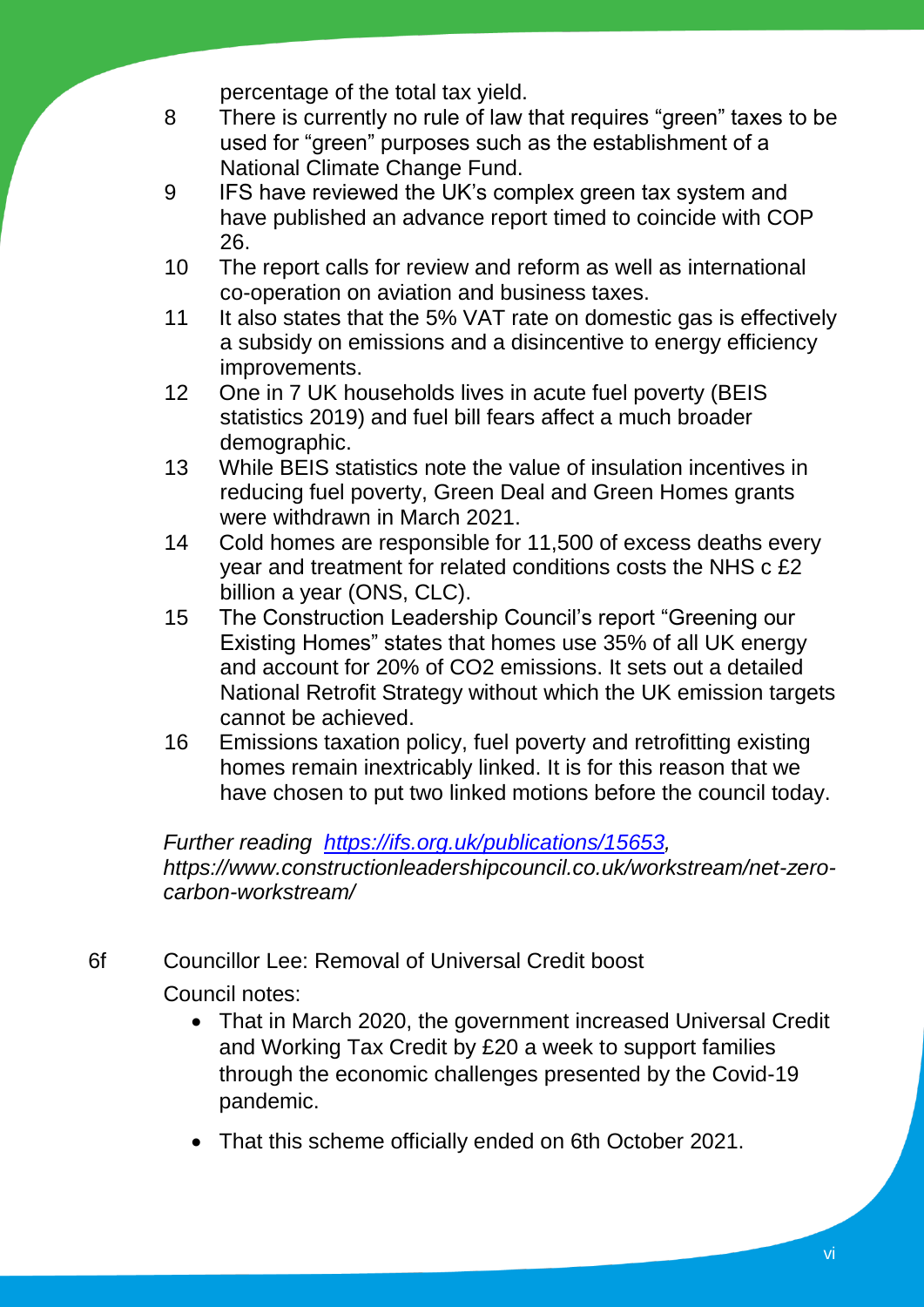- That the cut to Universal Credit is the biggest overnight cut to the basic rate of social security since the modern welfare state began.
- Analysis by the Joseph Rowntree Foundation indicates that 21% of all working-age families will experience a £1,040-a-year cut to their incomes due to the removal of the uplift.
- The increase in the number of children receiving Free School Meals nationally, the increase in families relying on help from food banks nationally, and the increase in the number of families claiming Universal Credit in Cambridgeshire following the pandemic.
- That pressures on family incomes are mounting, due to the rise in the cost of living as a direct consequence of this government's actions in leaving the European Union, and inactions in failing to implement policies that could have negated some of its impacts.

Council believes:

- It is a national disgrace that anyone should have to rely on help from food banks in one of the largest economies in the world.
- That the withdrawal of the Universal Credit boost at this time will have a significant detrimental impact on the financial security and wellbeing of those affected in Cambridge.
- That the decision to remove the uplift is deplorable, and not the actions of a responsible government.

Council resolves to:

- Write to the Chancellor of the Exchequer and the Secretary of State for Work and Pensions, to express this council's grave concern at the impact that the cut of £20 a week to Universal Credit will have on many families in Cambridge, and request that the cut to the Universal Credit uplift be reversed.
- Continue to offer support to our families who are on Universal Credit through our existing Council services.
- Ensure the council website and social media provides clear signposting to sources of financial support.

6g Councillor Moore: Great Homes Upgrade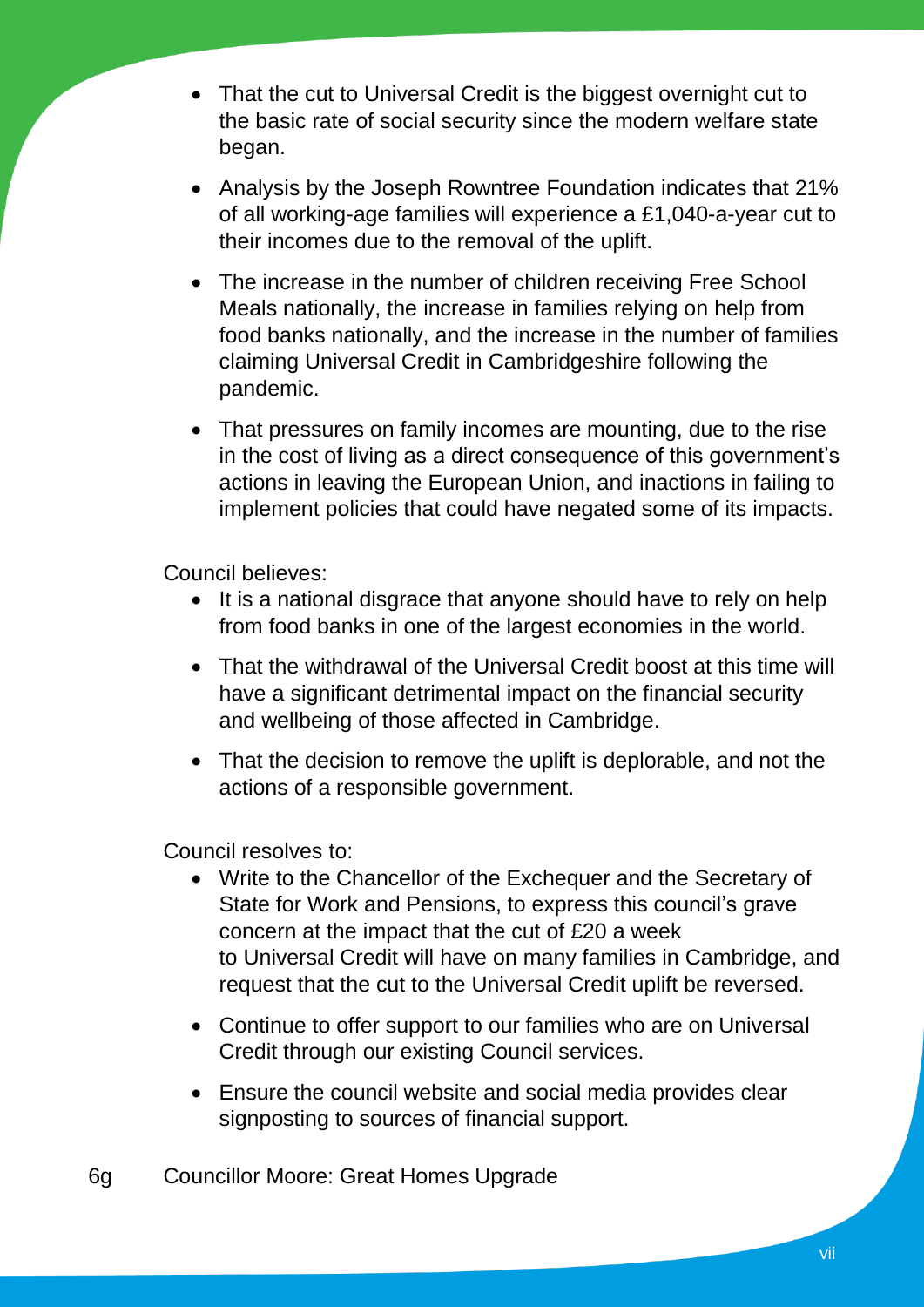This council believes that a socially just and carbon-neutral recovery from the pandemic is not only possible but imperative if we are to meet the vision set out in our Climate Change Strategy 2021. However, up to now much of national Government's proposed actions are little more than rhetoric. We really need to turn rhetoric into action.

Melting ice caps and forest fires can often seem like someone else's crisis when many are taking effect so far from our homes. But crises closer to home affecting thousands of local families cannot be separated from those further afield.

Across the UK there are more than 24 million homes leaking heat, not just wasting the Earth's precious resources and creating greenhouse gas emissions but also leaving many residents in cold, damp homes and in fuel poverty. There is no route to decarbonising the economy without retrofitting these homes. Doing so would not only help to protect our planet, improve housing and lead to cheaper energy bills but it would also create hundreds of thousands of good quality jobs across the whole country.

This council notes that;

- The highest temperature ever recorded in the UK was here in Cambridge, in July 2019 and we know that we are already facing a serious water shortage.
- Cambridge has approximately 51,240 homes which need to be retrofitted.
- It is estimated that the average investment needed to fully decarbonise each home in the UK is a minimum of £50k.
- Therefore, to decarbonise all homes in Cambridge would cost an estimated £2.562 billion.
- To retrofit all homes in Cambridge by this council's own Net Zero Carbon vision of 2030 would require 6,405 homes being completed each year.
- To retrofit all homes in Cambridge by the government's Net Zero Carbon target of 2050 would require 1,830 homes being completed each year.
- We have commissioned two high-level retrofit studies to identify what energy efficiency and renewable energy measures would need to be installed for different property archetypes in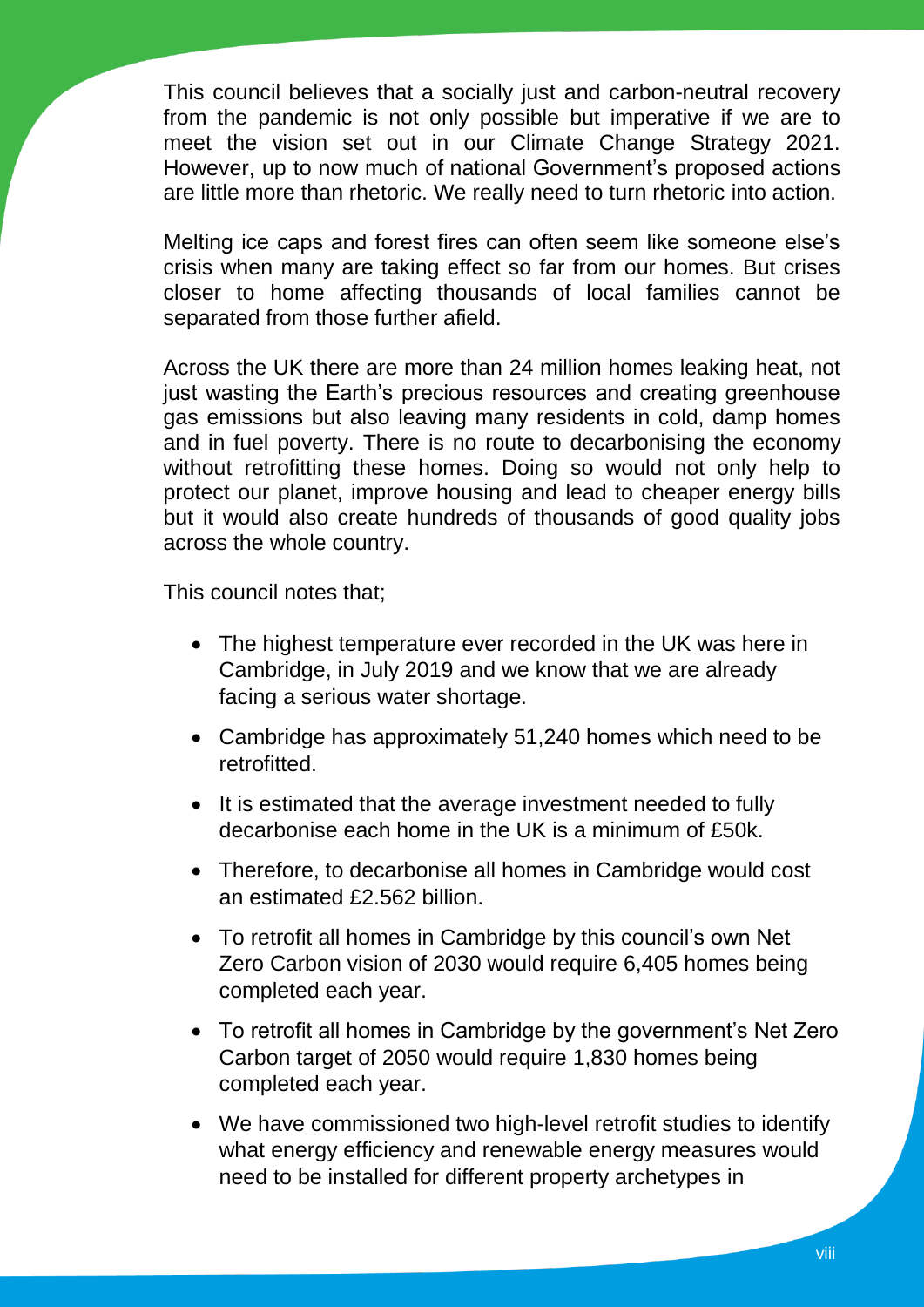Cambridge to reach net zero carbon emissions and to provide more accurate costings for retrofitting both council and private homes.

- Over the period of the Council's previous climate change strategies, we have invested £4.3 million in energy efficiency improvements to Council homes, focussing on bringing the lowest rated properties up to an EPC rating of C.
- From 2020/21 to 2022/23, we have committed to investing a further £2.5 million to improve the energy efficiency of some of the remaining Council homes with EPC ratings of D to G, with the aim of bringing these up to a C rating or above where feasible.
- In February 2021 the Council was successful in its consortium bid with other Cambridgeshire local authorities to the Government's Green Homes Grant Local Authority Delivery (LAD) scheme and was awarded just over £2m to retrofit social and private housing.
- As part of a Cambridgeshire local authority consortium, the council has recently submitted a further £5.5m bid into the Sustainable Warmth Scheme, which is scheduled to be implemented between January 2022 and March 2023 if successful.
- The latest fuel poverty data for 2019 states 14.9% of Cambridge residents are experiencing fuel poverty. Energy efficiency also helps to reduce the impact of increasing energy prices and volatile energy markets.
- Cambridge City Council is currently working with PECT with the Warm Homes scheme to provide support to those experiencing fuel poverty.
- The Minimum Energy Efficiency Standards (MEES) regulation for the private rented sector restricts poor energy performing properties being available to rent. Cambridge City Council is implementing this regulation to improve the energy efficiency of the Cambridge rental sector.
- We have established a working group to plan how we will retrofit our own council housing stock and how best we can support private homeowners and landlords to retrofit theirs.
- Our project for Building Control to give homeowners energy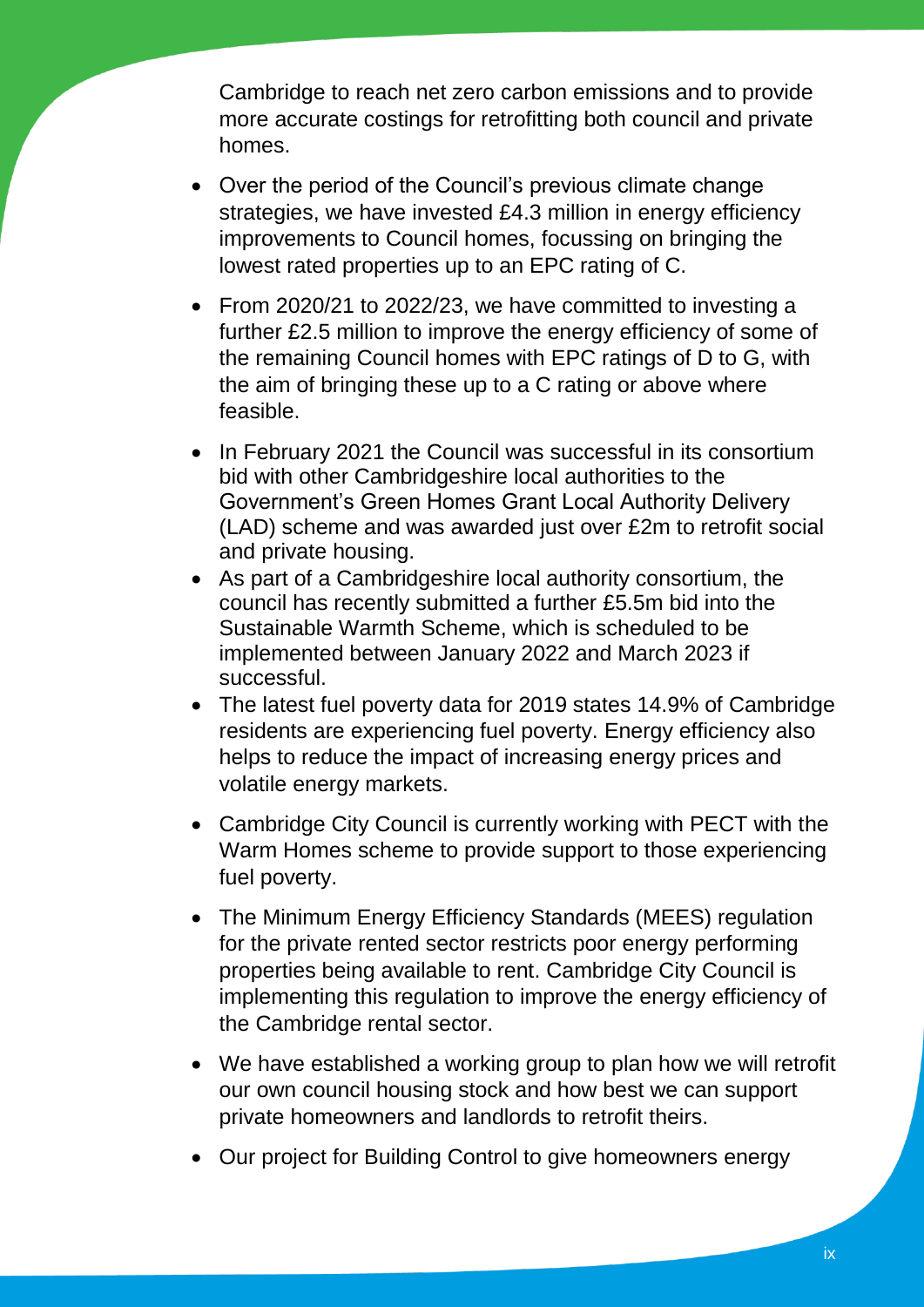saving advice using thermal imaging will launch at the end of this year.

The Great Homes Upgrade calls on the government to offer long term support to local authorities so we can help improve our residents' lives and homes, create thousands of high-quality jobs and decarbonise our housing stock in the face of climate change.

This council commits to;

- Join the "Great Homes Upgrade" campaign and for the leader to write to the Chancellor of the Exchequer and Sec of State DLUHC asking for an additional £11.7bn for retrofitting over the next three years as part of the government's spending review in 2021.
- Widen the scope of our working group to include working with housing associations, private landlords and owner occupiers to help access investment and to build the skills and expertise necessary to reach our Climate Change Strategy aspirations.
- Work with local partners, including the Cambridgeshire & Peterborough Combined Authority (who lead on skills strategy), the Greater Cambridge Partnership, local councils, businesses and education providers to create the skilled workforce that we need.
- Share best practice and stories of retrofit success with the campaign.
- Write to neighbouring Local Authorities asking them to join the campaign.
- Sign and circulate the Great Homes Upgrade petition.

6h Councillor Copley: Fossil Fuel Non-Proliferation **Treaty** 

This Council resolves to:

- Affirm their ongoing commitment to the goal of the Paris Climate Agreement to limit global heating to 1.5°C.
- Endorse the call for a Fossil Fuel Non-Proliferation Treaty, involving the end of new fossil fuel exploration and expansion, equitably phasing out existing production in line with the global commitment to limit warming to 1.5°C, and accelerating just energy transition plans.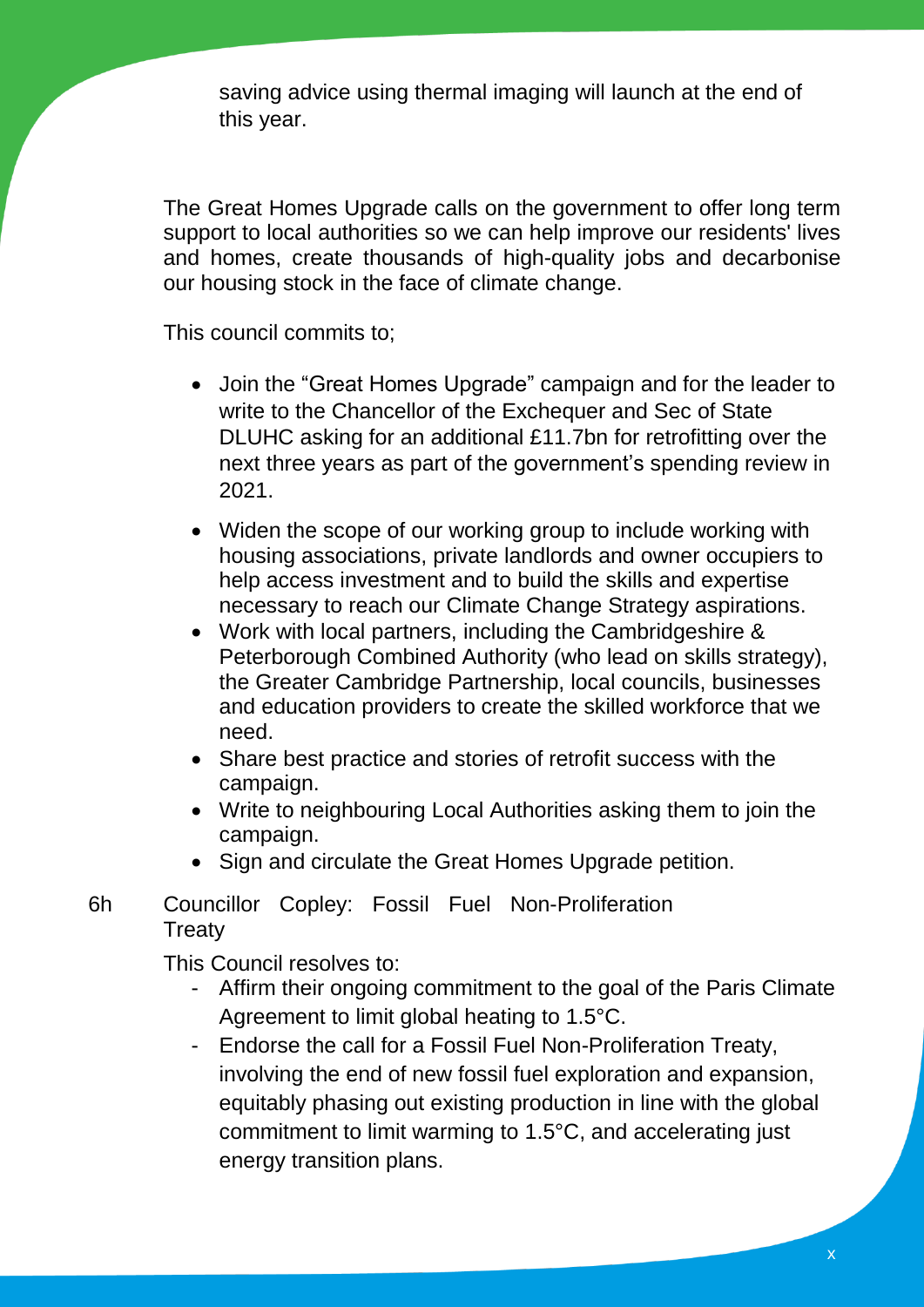- Write to Alok Sharma MP, President for COP26 and the Prime Minister, urging them to endorse the call for a Fossil Fuel Non-Proliferation Treaty.

This Council notes:

- The recent report from the United Nations Intergovernmental Panel on Climate Change (IPCC) reaffirms the vital need for rapid and significant reduction of carbon emissions, and has been described as 'a code red for humanity' by the Secretary General of the United Nations, and that "The report must sound a death knell to coal and fossil fuels, before they destroy our planet".
- Global governments and the fossil fuel industry are currently planning to overshoot the remaining carbon budget (that would avert catastrophic climate disruption by limiting global heating to 1.5°C) by 120% by the year 2030.
- That a recent International Monetary Fund (IMF) report states that the fossil fuel industry is subsidised at the rate of \$11 million / minute.
- That the construction of new fossil fuel infrastructure and expanded reliance on fossil fuels exposes communities to untenable risks to public health and safety at the local and global level.
- That the economic opportunities presented by a clean energy transition far outweigh the opportunities presented by an economy supported by expanding fossil fuel use and extraction, and that the UK should be committed, as part of our Climate Emergency response, to a just energy transition and to ambitious investments in green infrastructure and industries that will create jobs and rapidly decarbonize our economy.
- That the global initiative underway calling for a 'Fossil Fuel Non-Proliferation Treaty', is deserving of support, and that other leading cities including Barcelona, Toronto, Los Angeles and Sydney have already endorsed the call for a Fossil Fuel Non-Proliferation Treaty.

# 6i Councillor A.Smith: Parental Leave and Family Friendly Policies

This council notes the following.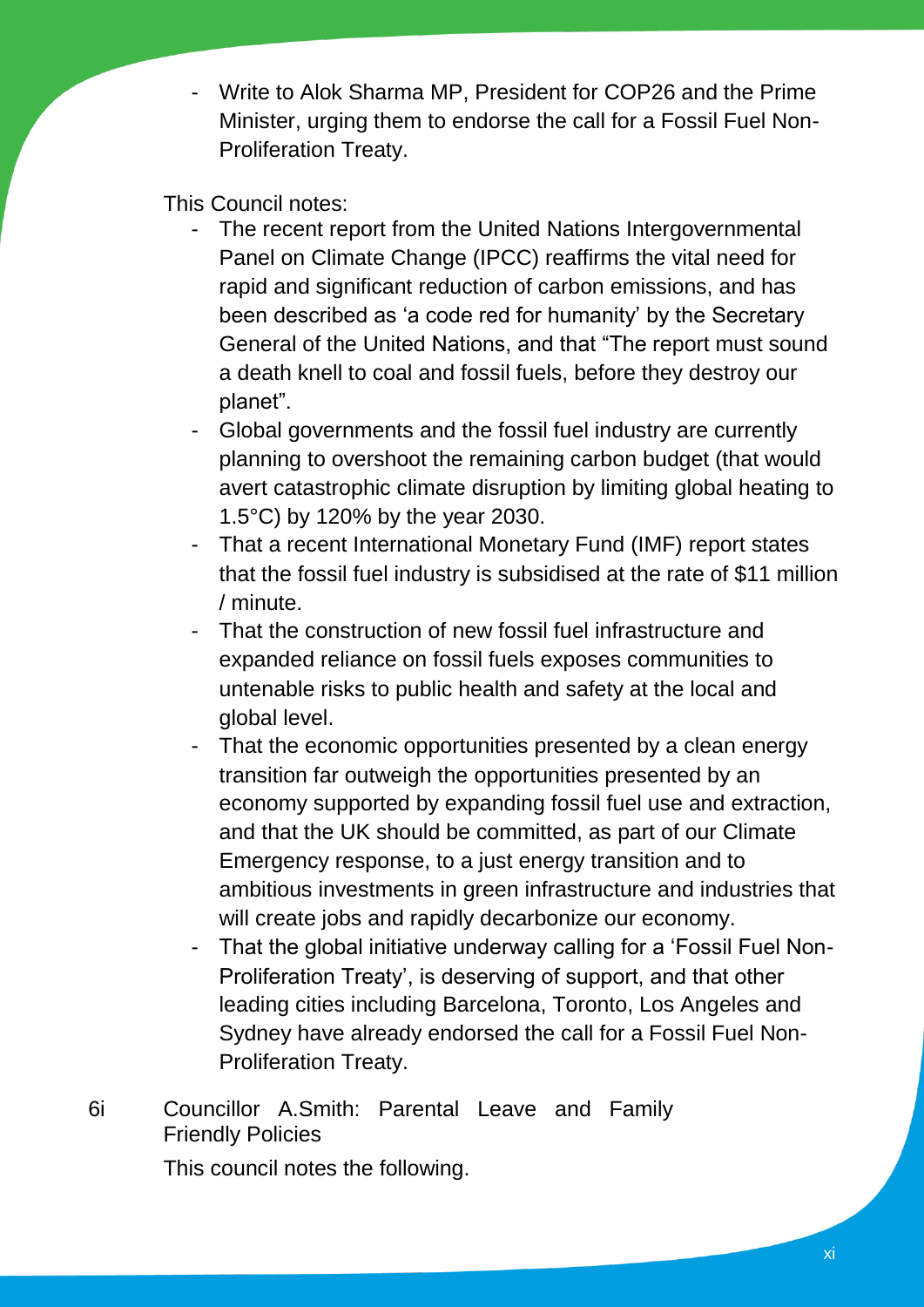- 1. The community has a right to be represented by a diversity of councillors and residents should have a diversity of councillors for whom to vote.
- 2. Analysis, by the Fawcett Society, of the 2019 Local Election results found that only 35% of councillors in England are women, up 1% since 2018. Of the seats up for election in 2018, 38% went to women, up just 3 percentage points on 2014 when these seats were last contested.
- 3. Only 15% of councillors nationally are under 45 years of age.
- 4. As of October 2020, 27 councils have passed the LGA Labour Group's Parental Leave policy, and an additional 9 councils have their own parental leave policy.
- 5. Cambridge does not have a formal parental leave policy for councillors.
- 6. The role of a councillor should be open to all, regardless of background, and introducing a parental leave policy and other family friendly policies is a step towards encouraging a wider range of people to become councillors, and is also a step to encourage existing councillors who may wish to start a family to remain as councillors;
- 7. Parental leave must apply to parents regardless of their gender, and should cover adoption leave to support those parents who choose to adopt.
- 8. Parental leave is only part of the picture and other family friendly policies such as support for carers, remote/hybrid meetings, and becoming a breastfeeding-friendly council would further ensure a greater diversity of councillors. And also that family friendly policies are in themselves only a small part of the wider need for policies which encourage truly diverse representation.

This Council resolves the following.

- 1. To adapt to suit a Cambridge context the parental leave policy drafted by the LGA Labour Group's Women's Task Force and to bring the recommendations to Civic Affairs as part of the next round of discussions on councillor remuneration. [Parental Leave](https://local.gov.uk/parental-leave-policy-councils)  [Policy for Councils | Local Government Association](https://local.gov.uk/parental-leave-policy-councils)
- 2. To ensure that councillors with children and other caring commitments are supported as appropriate.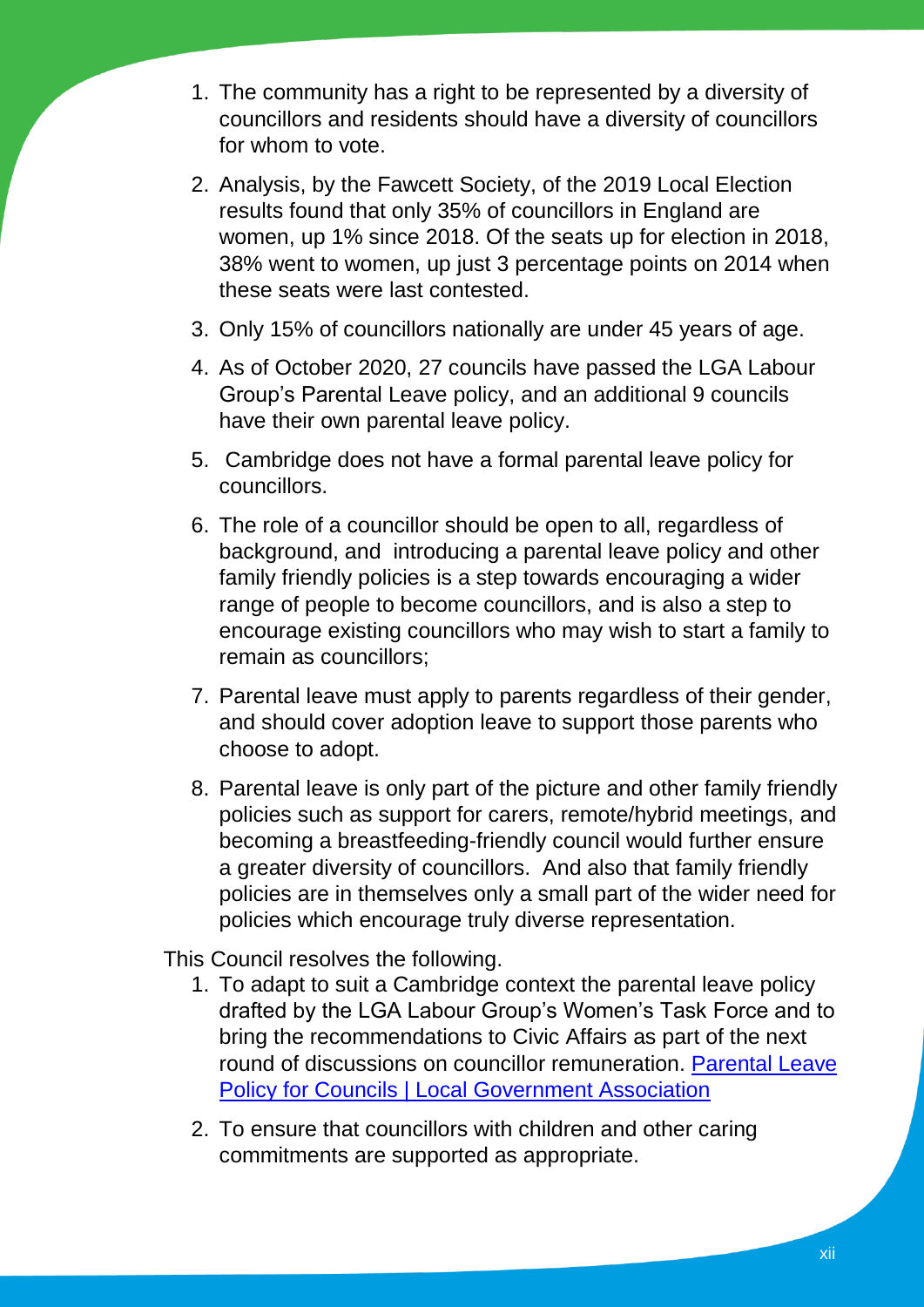- 3. To acknowledge this is only one part of the picture, and to commit to investigating other inclusive policies and bringing those recommendations forward in the future.
- 4. To write to the Secretary of State for Levelling Up, Housing and Communities to urge him to introduce legislation to allow councils to adopt remote and hybrid meetings where they deem it appropriate to do so.

#### **Local Government Association**

#### **Parental Leave Policy for Councils**

This Policy sets out Members' entitlement to maternity, paternity, shared parental and adoption leave and relevant allowances.

#### **Introduction**

The objective of the policy is to ensure that insofar as possible Members are able to take appropriate leave at the time of birth or adoption, that both parents are able to take leave, and that reasonable and adequate arrangements are in place to provide cover for portfolio-holders and others in receipt of Special Responsibility Allowances (SRA) during any period of leave taken.

Improved provision for new parents will contribute towards increasing the diversity of experience, age and background of local authority councillors. It will also assist with retaining experienced councillors – particularly women – and making public office more accessible to individuals who might otherwise feel excluded from it.

There is at present no legal right to parental leave of any kind for people in elected public office. This applies to MPs as well as councillors, and has been the subject of lengthy debate. These policies can therefore only currently be implemented on a voluntary basis, although Labour Councils are encouraged to implement them as per the Labour Party Democracy Review which has called for Labour-controlled councils and Labour Groups to adopt a parental leave policy. Discussions are ongoing about changing the law to enable compulsory provision, but until then these policies constitute best practice which Labour Groups (and the councils they control) are strongly advised to adopt.

Legal advice has been taken on these policies, and they conform with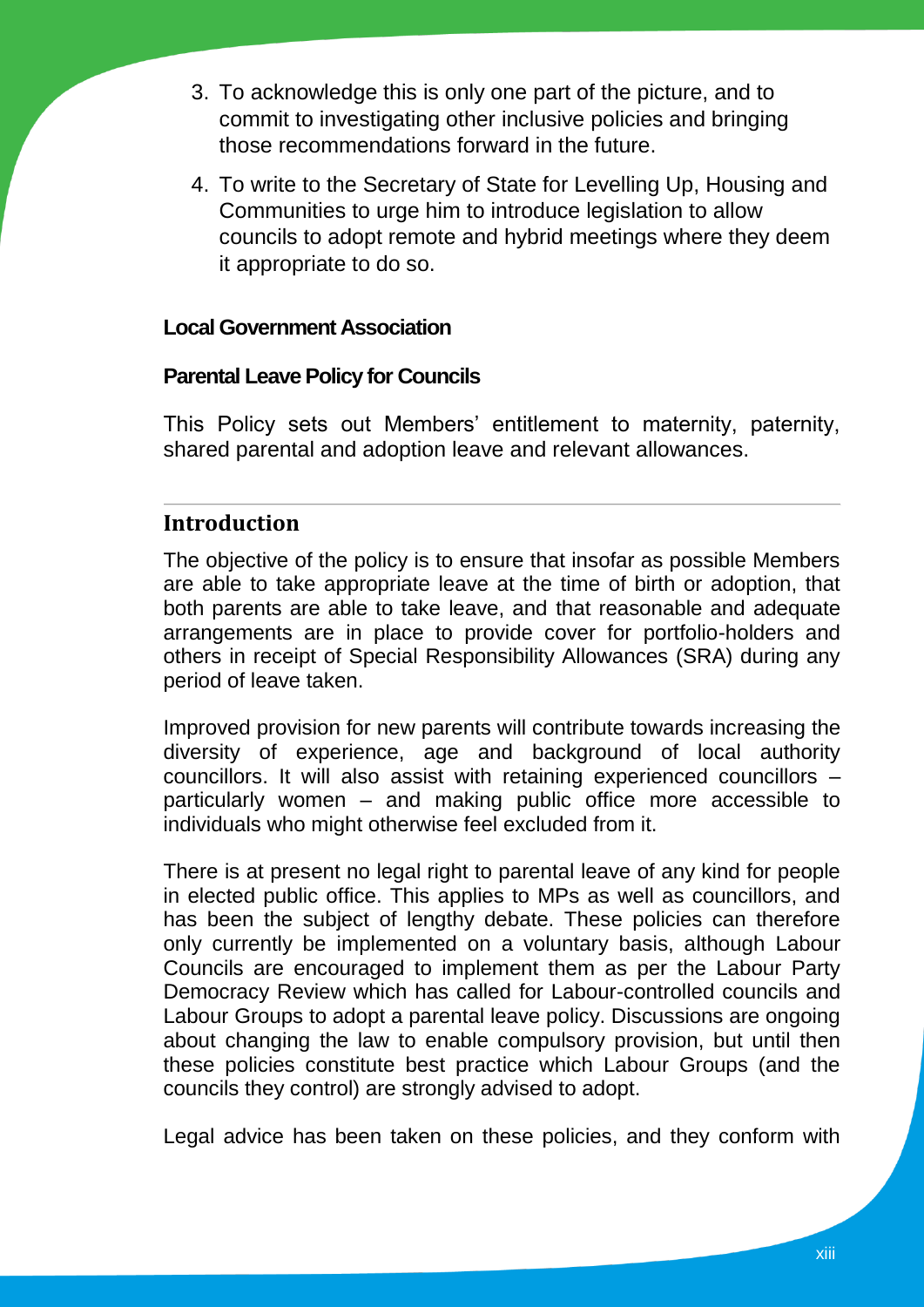current requirements.

#### **1. Leave Periods**

**1.1** Members giving birth are entitled to up to 6 months maternity leave from the due date, with the option to extend up to 52 weeks by agreement if required.

**1.2** In addition, where the birth is premature, the Member is entitled to take leave during the period between the date of the birth and the due date in addition to the 6 months' period. In such cases any leave taken to cover prematurity of 28 days or less shall be deducted from any extension beyond the initial 6 months.

**1.3** In exceptional circumstances, and only in cases of prematurity of 29 days or more, additional leave may be taken by agreement, and such exceptional leave shall not be deducted from the total 52 week entitlement.

**1.4** Members shall be entitled to take a minimum of 2 weeks paternity leave if they are the biological father or nominated carer of their partner/spouse following the birth of their child(ren).

**1.5** A Member who has made Shared Parental Leave arrangements through their employment is requested to advise the Council of these at the earliest possible opportunity. Every effort will be made to replicate such arrangements in terms of leave from Council.

**1.6** Where both parents are Members leave may be shared up to a maximum of 24 weeks for the first six months and 26 weeks for any leave agreed thereafter, up to a maximum of 50 weeks. Special and exceptional arrangements may be made in cases of prematurity.

**1.7** A Member who adopts a child through an approved adoption agency shall be entitled to take up to six months adoption leave from the date of placement, with the option to extend up to 52 weeks by agreement if required.

**1.8** Any Member who takes maternity, shared parental or adoption leave retains their legal duty under the Local Government Act 1972 to attend a meeting of the Council within a six month period unless the Council Meeting agrees to an extended leave of absence prior to the expiration of that six month period.

**1.9** Any Member intending to take maternity, paternity, shared parental or adoption leave will be responsible for ensuring that they comply with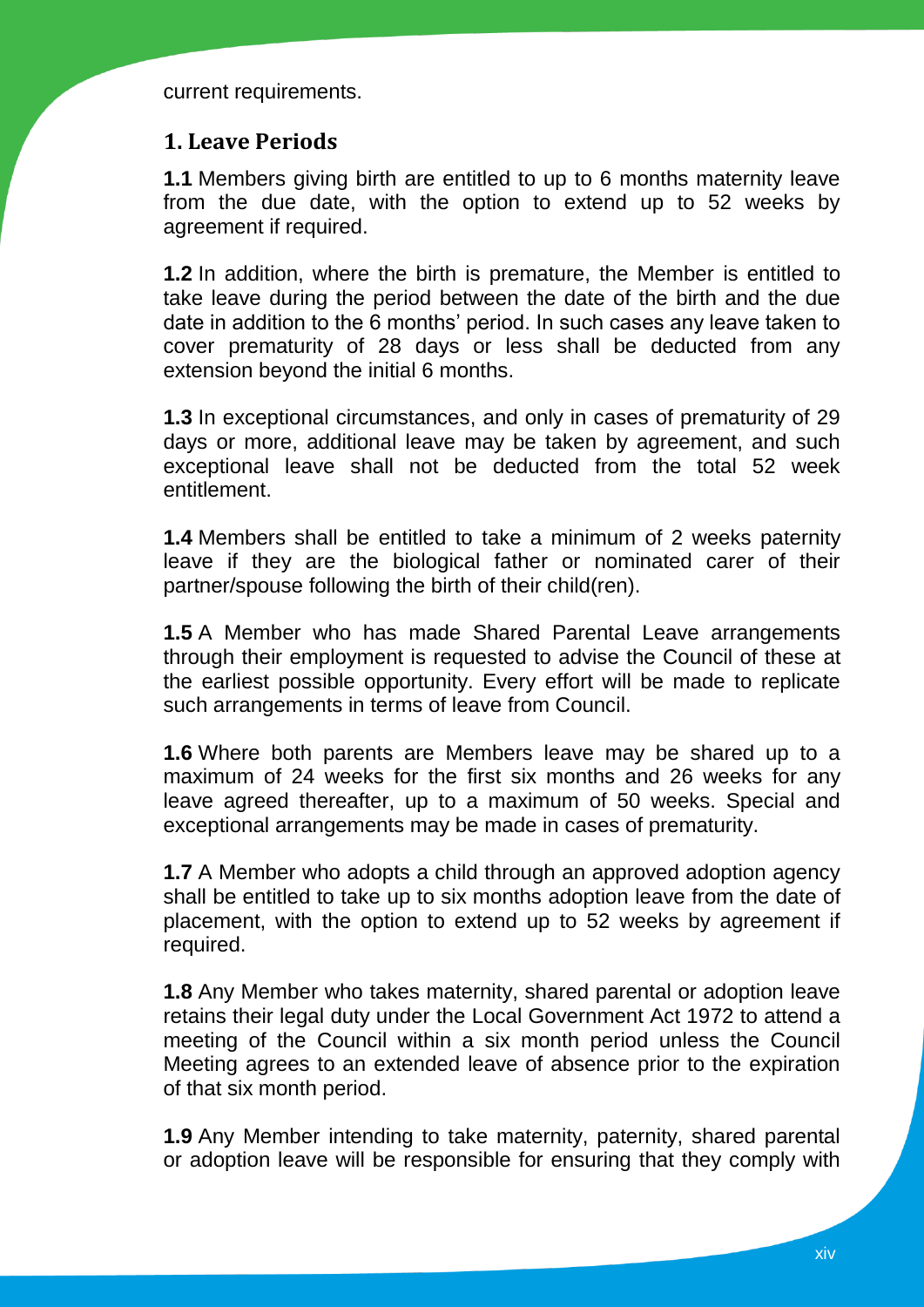the relevant notice requirements of the Council, both in terms of the point at which the leave starts and the point at which they return.

**1.10** Any member taking leave should ensure that they respond to reasonable requests for information as promptly as possible, and that they keep officers and colleagues informed and updated in relation to intended dates of return and requests for extension of leave.

## **2. Basic Allowance**

**2.1** All Members shall continue to receive their Basic Allowance in full whilst on maternity, paternity or adoption leave.

### **3. Special Responsibility Allowances**

**3.1** Members entitled to a Special Responsibility Allowance shall continue to receive their allowance in full in the case of maternity, paternity, shared parental or adoption leave.

**3.2** Where a replacement is appointed to cover the period of absence that person shall receive an SRA on a pro rata basis for the period of the temporary appointment.

**3.3** The payment of Special Responsibility Allowances, whether to the primary SRA holder or a replacement, during a period of maternity, paternity, shared parental or adoption leave shall continue for a period of six months, or until the date of the next Annual Meeting of the Council, or until the date when the member taking leave is up for election (whichever is soonest). At such a point, the position will be reviewed, and will be subject to a possible extension for a further six month period.

**3.4** Should a Member appointed to replace the member on maternity, paternity, shared parental or adoption leave already hold a remunerated position, the ordinary rules relating to payment of more than one Special Responsibility Allowances shall apply.

**3.5** Unless the Member taking leave is removed from their post at an Annual General Meeting of the Council whilst on leave, or unless the Party to which they belong loses control of the Council during their leave period, they shall return at the end of their leave period to the same post, or to an alternative post with equivalent status and remuneration which they held before the leave began.

# **4. Resigning from Office and Elections**

**4.1** If a Member decides not to return at the end of their maternity, paternity, shared parental or adoption leave they must notify the Council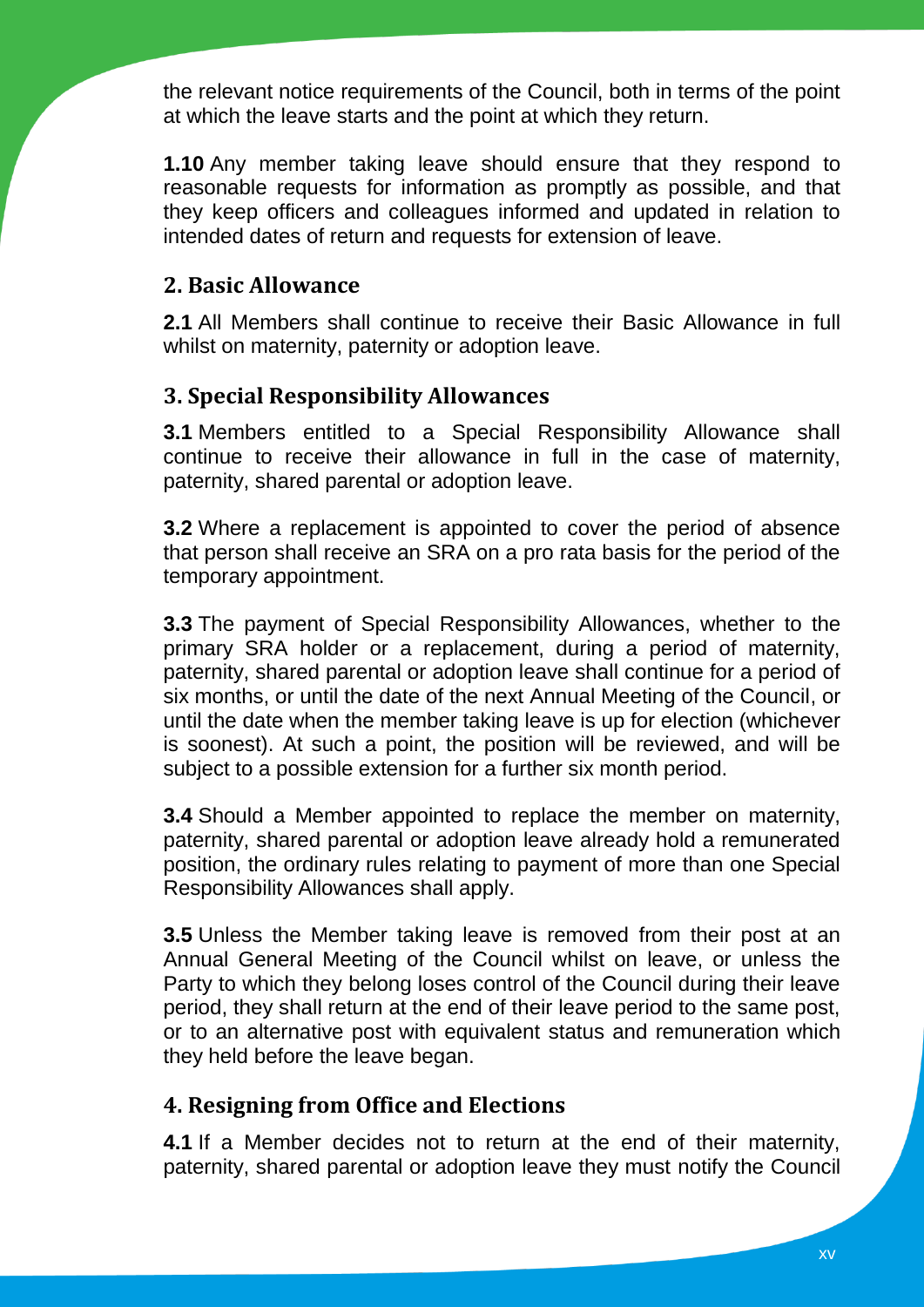at the earliest possible opportunity. All allowances will cease from the effective resignation date.

**4.2** If an election is held during the Member's maternity, paternity, shared parental or adoption leave and they are not re-elected, or decide not to stand for re-election, their basic allowance and SRA if appropriate will cease from the Monday after the election date when they would technically leave office.

## 7 Written questions

No discussion will take place on this item. Members will be asked to note the written questions and answers document as circulated around the Chamber.